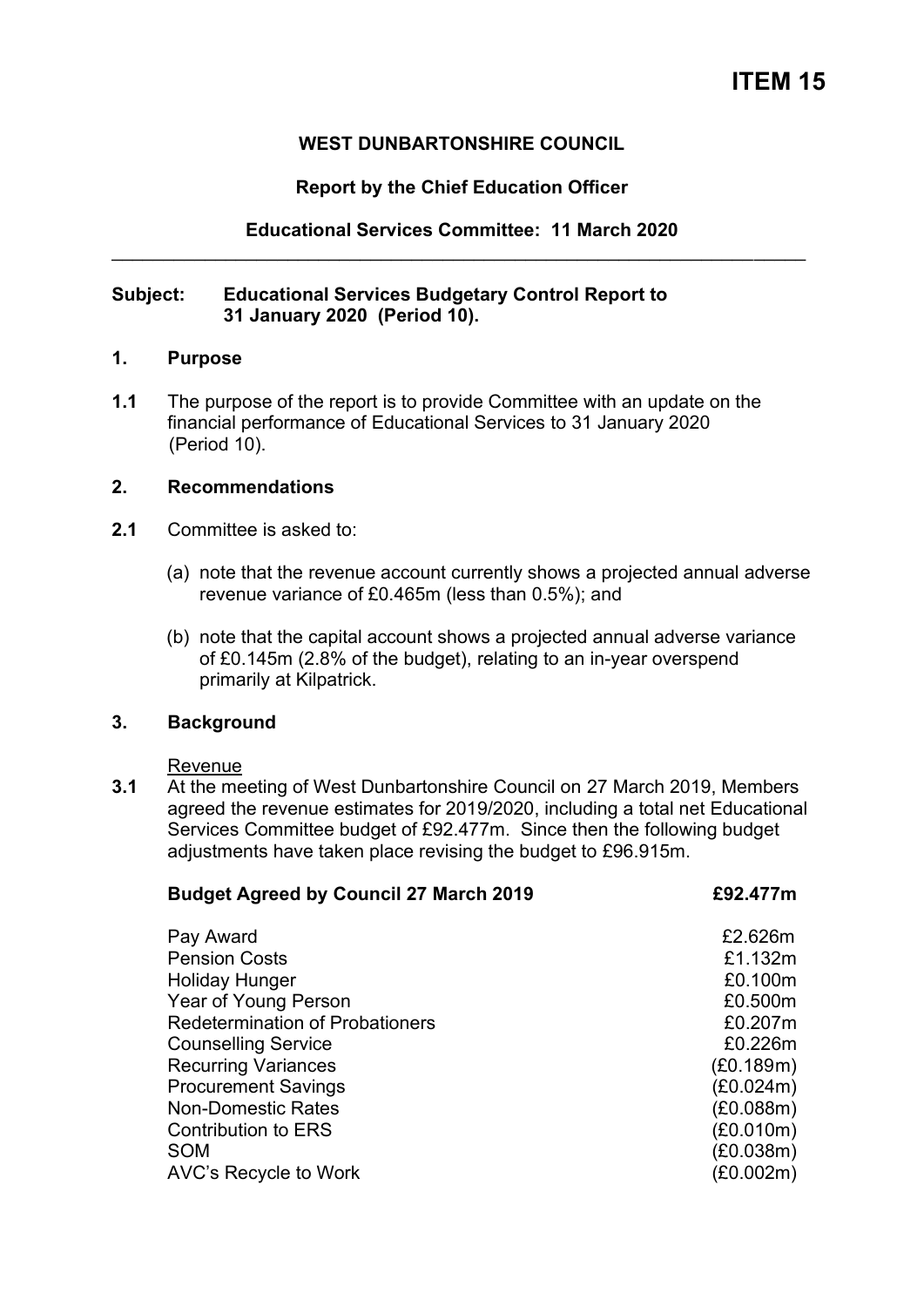# **Revised Budget E96.915m**

**Capital** 

- **3.2** At the meeting of Council on 27 March 2019, Members also agreed the updated 10 year General Services Capital Plan for 2019/20 to 2028/29. The three years from 2019/20 to 2021/22 have been approved in detail with the remaining seven years from 2022/23 to 2028/29 being indicative at this stage. After adjusting for anticipated slippage from 2018/19 into 2019/20, the budget agreed for 2019/20 was £5.193m
- **3.3** Since then, budget adjustments have taken place (through further 2018/19 capital slippage), revising the 2019/20 annual budget to £5.236m, as follows :

|                                                       | £m    |
|-------------------------------------------------------|-------|
| Base Budget 2019/20                                   | 1.204 |
| Anticipated Slippage from 2018/19 – March 2019        | 3.989 |
| Anticipated budget 2019/20 (Council – March 2019)     | 5.193 |
| Additional slippage from 2018/19 – following year end | 0.043 |
| Revised Base Budget 2019/20 - following year end      | 5.236 |

## **4. Main Issues**

#### **Revenue Budget**

- **4.1** The current departmental budgetary position is summarised in Appendix 1, with detailed analysis by service in Appendix 2.
- **4.2** The overall projected full year variance is £0.465m adverse. Information and all individual variances of over £50,000 are detailed in Appendix 3.
- **4.3** Agreed savings and management adjustments for 2019/20 are monitored and of the total being monitored (£0.180m), it is anticipated that all will be achieved (see Appendix 4).

## **Capital**

**4.4** Appendices 5 and 6 highlight three projects as showing in-year overspends. The overall Educational Services programme summary report at Appendix 5 shows that the expected overspend on the project life is anticipated to be £763k over the original budget for the three projects. Appendix 7 highlights all projects at green status, of which none have an in-year adverse variance of over £50k.

#### **5. People Implications**

**5.1** There are no direct people implications.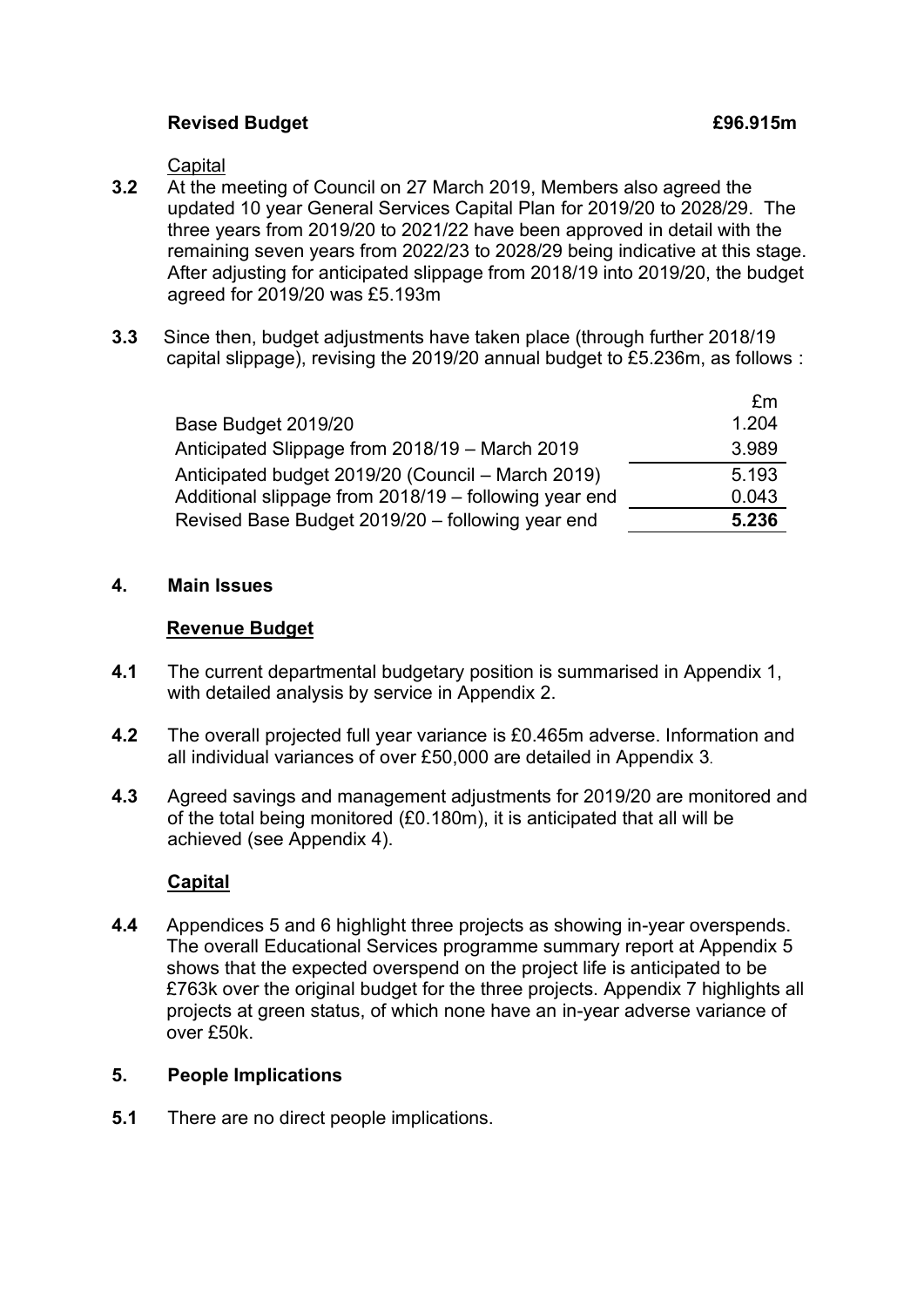# **6. Financial and Procurement Implications**

**6.1** Other than the financial position noted above and within the appendices, there are no financial or procurement implications of the budgetary control report.

## **7. Risk Analysis**

**7.1** The main financial risks to the ongoing financial position relate to unforeseen cost being identified between now and the end of the financial year. Finance staff are in regular discussion with budget holders to ensure potential issues are identified as early as possible in order to mitigate this risk.

## **8. Equalities Impact Assessment (EIA)**

**8.1** The report is for noting and therefore, no Equalities Impact Assessment was completed for this report.

# **9. Consultation**

**9.1** The views of both Finance and Legal services have been requested on this report and they have advised there are neither any issues nor concerns with the proposal. As the report is for noting no further consultation is envisaged.

## **10. Strategic Assessment**

**10.1** Proper budgetary control and sound financial practice are cornerstones of good governance and support Council and officers to pursue the 5 strategic priorities of the Council's Strategic Plan. This report forms part of the financial governance of the Council.

#### **Laura Mason Strategic Leader – Education, Learning and Attainment**

## **Date: 20 February 2020**

| <b>Person to Contact:</b> | Joe Reilly - Business Unit Finance Partner (Education),<br>Church St, Dumbarton, G82 1QL, telephone: 01389<br>737707, e-mail joe.reilly@west-dunbarton.gov.uk |
|---------------------------|---------------------------------------------------------------------------------------------------------------------------------------------------------------|
| <b>Appendices:</b>        | Appendix 1 - Revenue Budgetary Control 2019/2020<br>- Summary Report                                                                                          |
|                           | Appendix 2 - Revenue Budgetary Control 2019/2020                                                                                                              |